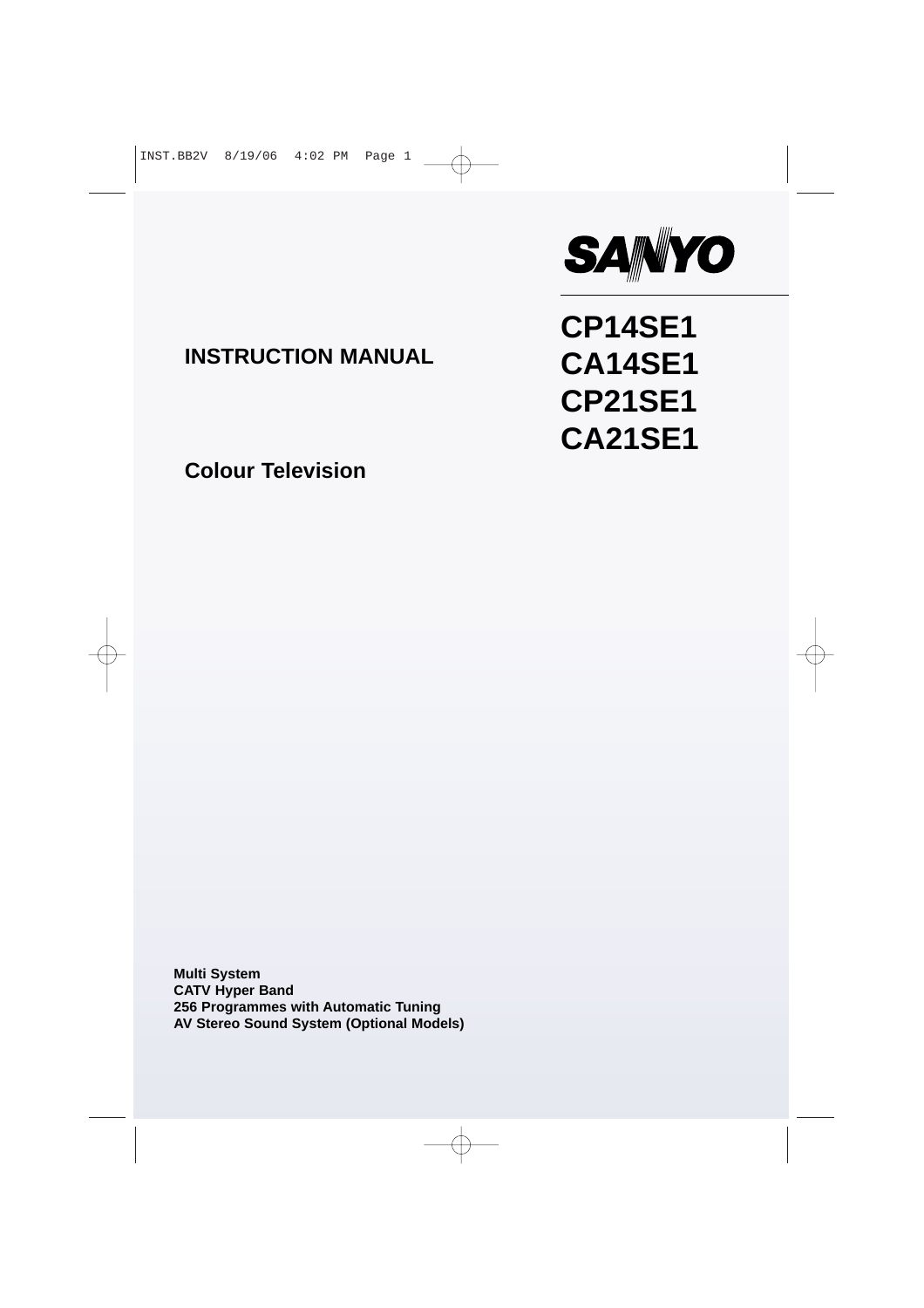# **Warning**



**High voltages are used in the operation of this television receiver. Do not remove the cabinet back from your set. Refer servicing to qualified service personnel.** 



**Do not drop or push objects into the television cabinet slots or openings. Never spill any kind of liquid on the television receiver.**



**To prevent fire or electrical shock hazard, do not expose the television receiver to rain or moisture.**

## **Caution**



Never stand on, lean on or push suddenly the television or its stand. You should pay special attention to children. Serious injury may result if it should fall.



Do not block the ventilation holes in the back cover.

Adequate ventilation is essential to prevent failure of electrical components.



Do not place your television on an unstable cart, stand, shelf or table. Serious injury to an individual, and damage to the television, may result if it should fall.



When the television receiver is not used for an extended period of time, it is advisable to disconnect the AC power cord from the AC outlet.



Avoid exposing the television receiver to direct sunlight and other source of the heat.

Do not stand the television receiver directly on other products which give off heat. E.g. video cassette players, audio amplifiers.



Do not squash power supply cord under the television receiver.



If the television is to be built into a compartment or similarly enclosed, the minimum distances must be maintained.

Heat build-up can reduce the service life of your television, and can also be dangerous.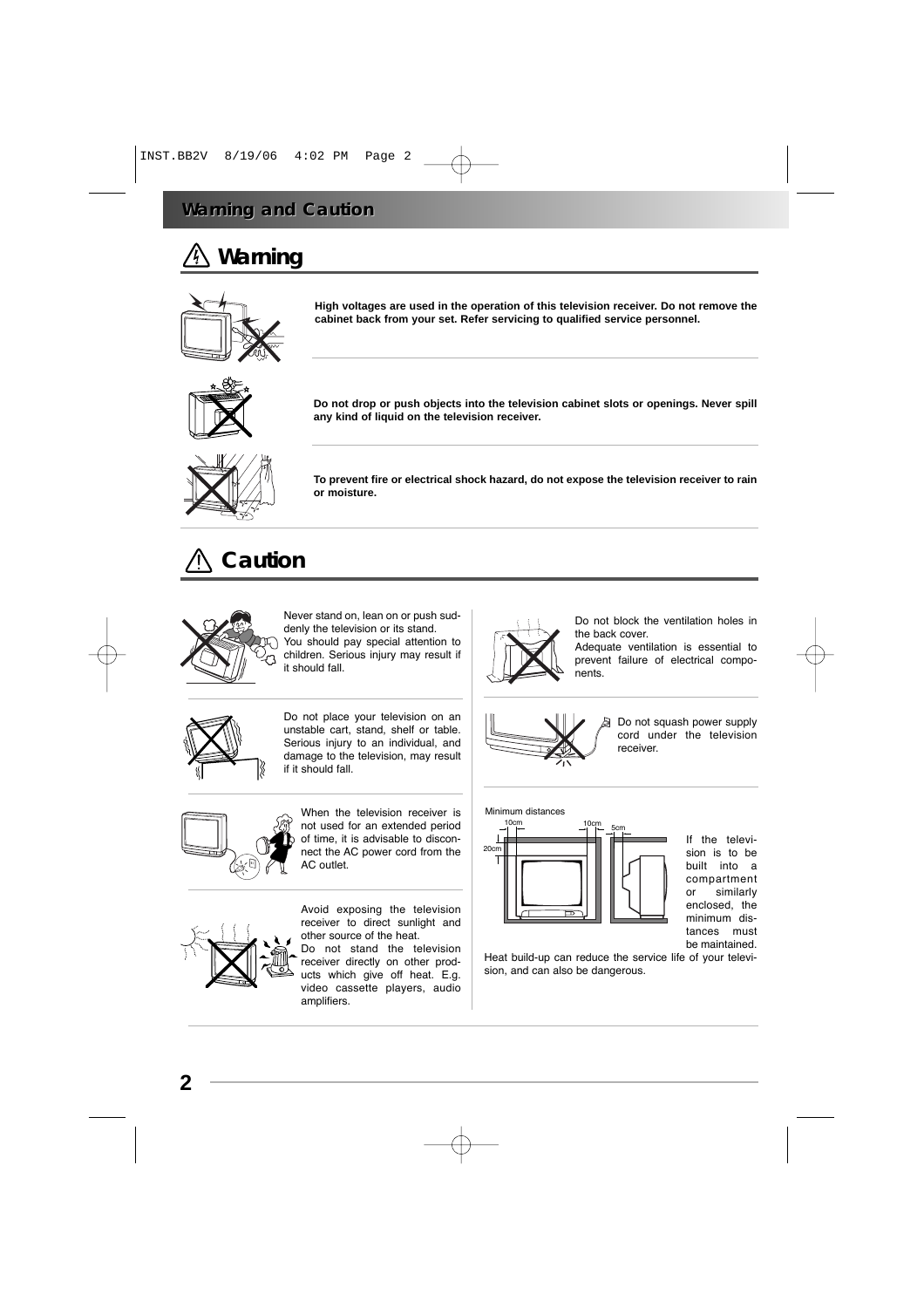### **Remote Control Operation**



#### **Standby/Power-on**

To switch the TV on and off. For shutting off a power supply completely, Press the **Mains ON/OFF** button on the front control of TV set.



**TIMER**

#### **Sound mute**

To switch the sound from the speakers. The sound changes as follows; normal -> mute

#### **Timer**

To Adjust Timer function **OFF-TIMER -> ON TIMER -> ON PROGRAM**

#### **Recall/Colour system selector**

To display the programme information on the screen.

It also operates as Colour system selector if the clear picture cannot be obtained even when the broadcasting or AV signal is received.

Colour System and Sound System (SIF) could be changed in SEMI -AUTO and MANUAL TUNING operation.



**-/- - P P**

#### **Direct programme selector**

For direct access to programmes using the (0-9) numeric button. For selection of analogue programme position 10 - 255, Example: for programme position 17, Press the **Digit** button "**1"**button. Press "**7"** button. For programme position 125 Press the **Digit** button twice. Press "**2"**button. Press "**5"** button. For programme position

#### **Alternate**

To select the previous position and the present position.

225 Press the **Digit** button 3 times. Press **"2"** button. Press "**5"**button.



To adjust the sound volume level . Also operates as left  $($   $\blacktriangleleft)$  and right  $($   $\blacktriangleright)$  cursor.



#### **Programme down/up**

To select the next programme number or previous programme number. Also operates as up  $($   $\blacktriangle$   $)$  and down  $(\nabla)$  cursor.

#### **SWAP Swap**

To swap the channels between two stored programme positions



**A•B**

**PICTURE**

**BASS**

**SURROU** 

**MENU**

#### **This button is not used**

**Stereo/Mono (optional models)** To select mono or stereo sound in AV mode.

#### **Picture Mode**

To select Picture mode; PERSONAL, DYNAMIC, NATURAL, ECO, GAME. **Bass Expander (optional models)** To activate bass expander function.

#### **Sound System**

**S. SYS** To select optimum sound system (BG  $\rightarrow$  I  $\rightarrow$  DK  $\rightarrow$  M).

- **Surround (optional models)**
- To activate Surround function.
	- **Menu**
		- To Call up the TV MENU.

### **Aerial Connection**

Connect the cable with a plug from a UHF (or VHF) aerial to the aerial socket on the cabinet back.

**For all aerial circuit problems please consult your local dealer.**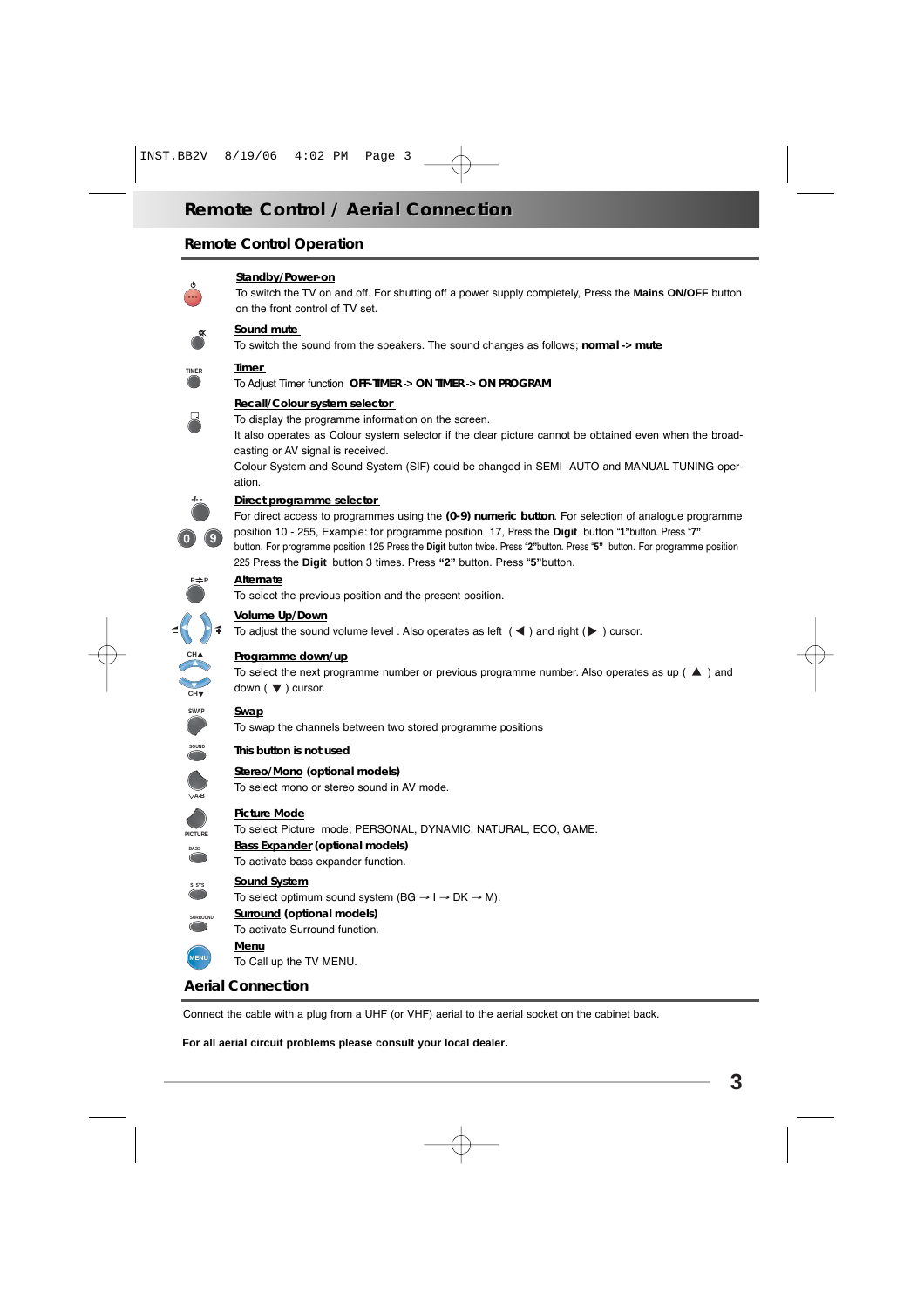### **Control Panel / Plug and Play / Timer**

### **Control Panel**



#### **Plug & Play**

This TV set provides a self-automatic tuning system function called "**Plug & Play**". It automatically begins searching and storing of all available channels when switching-on the TV set for the first time.

- **1** Press the **Power ON/OFF** button to turn the TV on, and the TV set will search and store of all available TV channels automatically.
- **2** Press the **MENU** button after completing Plug & Play to return to the normal TV mode.
- $\mathbb Z$  This procedure only appears at the first switch-on time.

**Auto Shut-Off function** This TV set changes to the standby mode within 10 minutes after all broadcasts have ended.

#### **Timer**

#### **OFF-TIMER**

The OFF TIMER will switch off the TV automatically after 30 minutes, 1 hour, 1 hour and 30 minutes, or 2 hours.

**1** Press the **TIMER** button.

**OFF 0:00**

**2** Press the **VOLUME ( +** or **-** ) button to select the time period.

- Just one minute before switching off the TV, "OFF 0:01" will be display on the screen.
- To cancel the OFF TIMER, select "OFF 0:00" by pressing the **VOLUME (+** or **- )** button.
- The OFF TIMER cancels when the TV set is turned off or if a power failure occurs.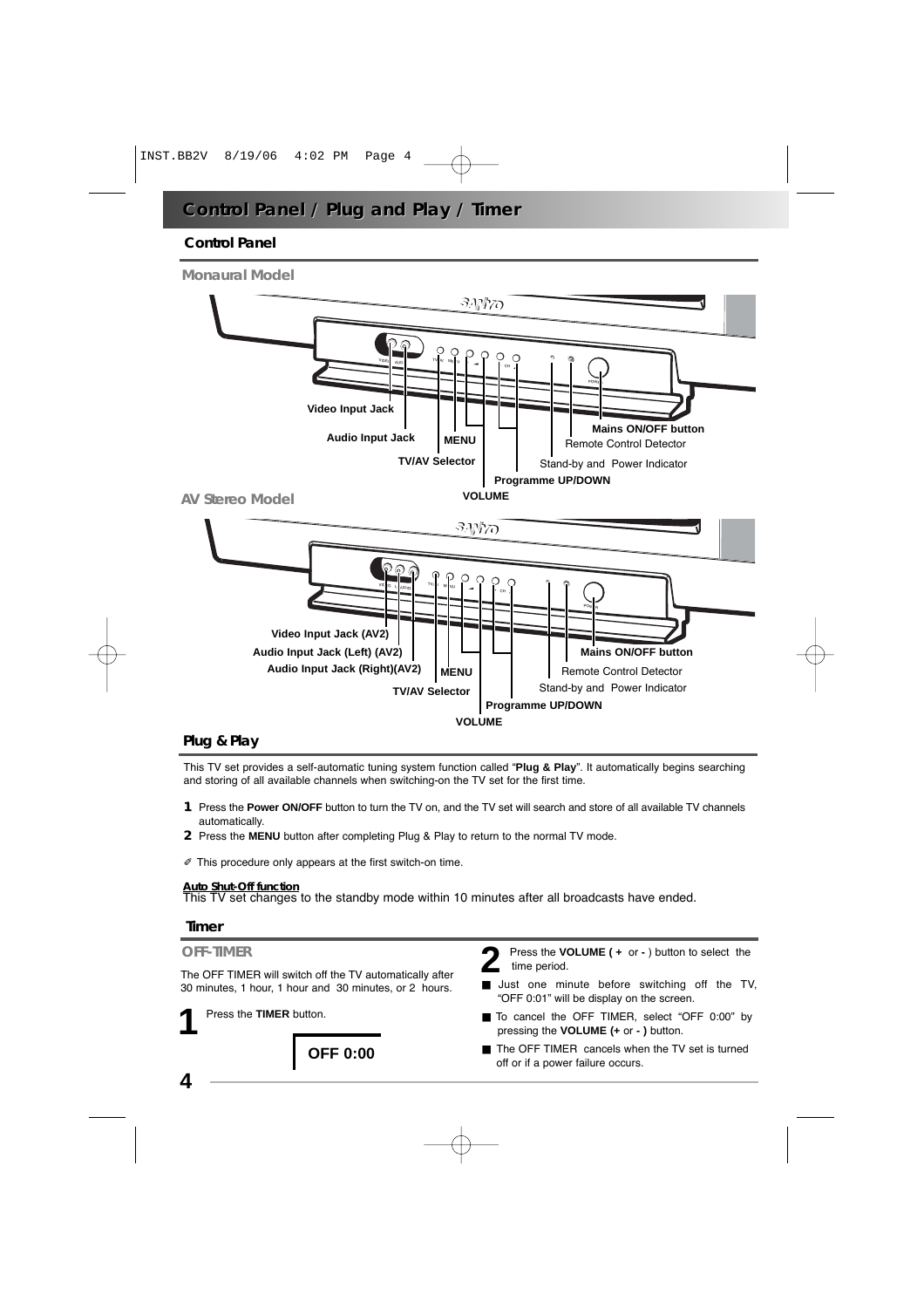### **Timer / Picture Adjustment**

#### **Timer**

#### **ON-TIMER**

When the ON TIMER is set. TV will automatically be switched on to the selected programme position when the specified time has elapsed.

**1** Press the **TIMER** button twice. Press the **VOLUME ( +** or **-** ) button. The set time will be increased or decreased by 10 minutes each time the button is pressed ; the maximum time which can be set is 24 hours.

**2** Use Direct programme Selection to insert programme position for when TV is switched on by ON TIMER.

- If no operation is performed after the TV has been switched on by the ON TIMER, such as if you are not at home, the TV will be automatically switched off after approximately 2 hours.
- If the TV is already switched on when the time set for the ON TIMER has been reached, only the programme position will be changed to the set programme position.
- Cancelling ON TIMER. To cancel the ON TIMER, press the **VOLUME** ( **+** or **-** ) button to set it to "ON 0:00" while the ON TIMER screen is shown. Switching off the TV by pressing the **Mains ON/OFF** button will also cancel the ON TIMER settings.

### **Picture Adjustments**



**(+ / - )** button, the screen display switches from the adjustment screen to the normal TV screen.

**TINT** : Adjust colour tints. (Displayed only on NTSC or NTSC4.43 system signal reception.) **SHARPNESS** : Adjusts picture detail.

**BRIGHT** : Adjusts picture brightness. **CONTRAST** : Adjusts picture contrast.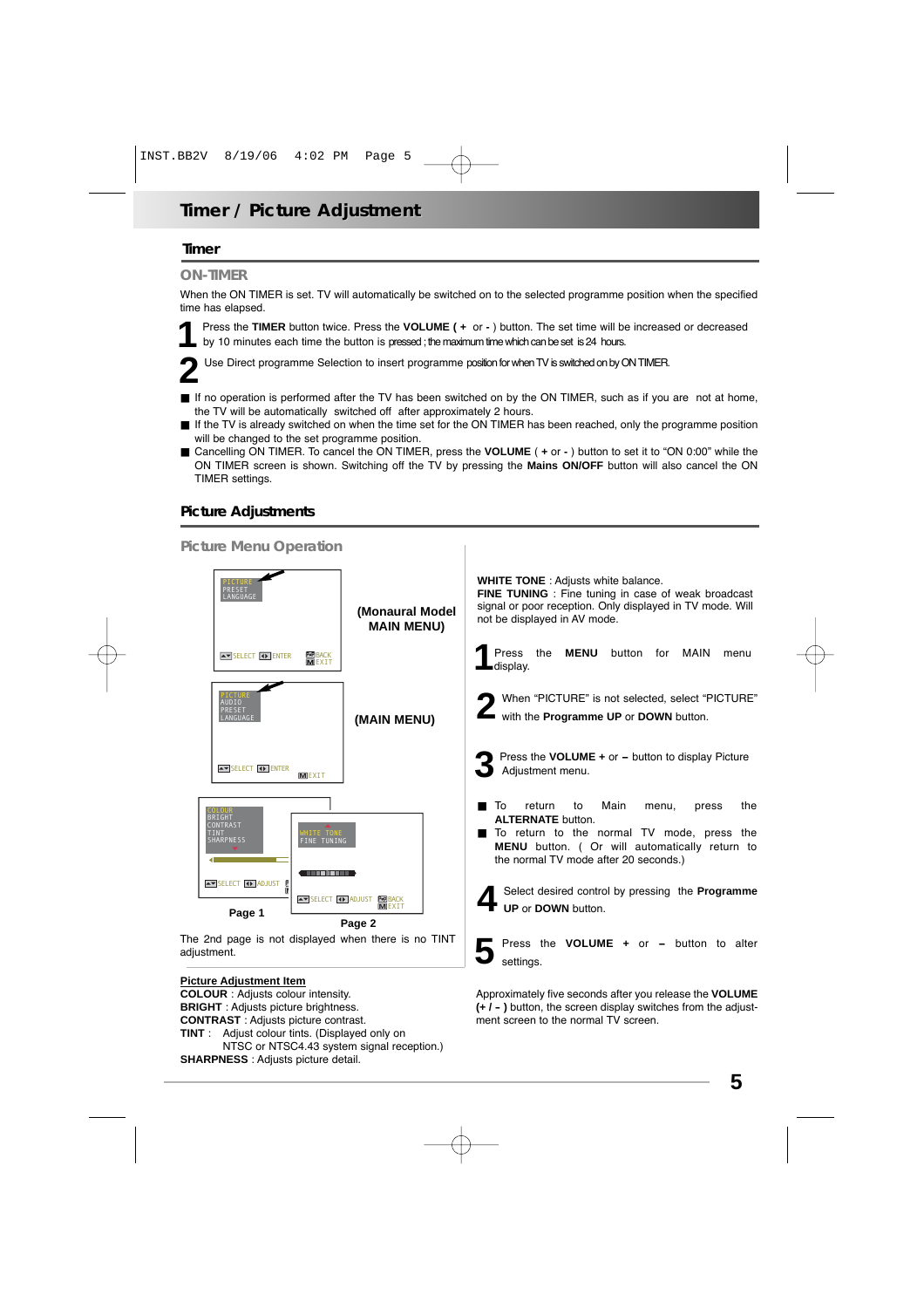### **Sound Adjustments / T / Tuning of the Channels uning of the Channels**

#### **Sound Adjustments**

#### **Monaural Models are not equip with Audio Adjustment Menu**

#### **Sound Menu Operation**

#### **Audio Adjustment Item**

**BASS** : Bass Adjustment **TREBLE** : Treble Adjustment **BALANCE** : Left/right speaker volume balance adjustment **BASS EXPANDER** : Operates BASS EXPANDER on and  $\sim$ ff

#### **SURROUND** :Operates SURROUND on and off.

**Note:** When the stereo signal is inputted from the right and left audio input terminals in the AV mode, surround mode is changed as follows; "**SURROUND" ON** and "**SURROUND OFF"**.

#### **Audio Adjustment Operation**

**1** Press the **MENU** button for MAIN menu display.

### **Tuning of the Channels**

#### **Automatic Tuning**

**1** Press the **MENU** button for MAIN menu display.

**2** Select "PRESET" by pressing the **Programme UP** or **DOWN** button.



**3** Press the **VOLUME** + or – button for PRESET menu<br>display. On entering PRESET display, Automatic Tuning will be selected initially.



#### **Semi-Auto Tuning and Manual Tuning**

**1** Press the **MENU** button for MAIN menu display.

**2** Select "PRESET" by pressing the **Programme UP** or **DOWN** button.

**3** Press the **VOLUME +** or **-** button for PRESET menu display. On entering RESET display, Automatic Tuning will be selected initially.



**5** Select "SEARCH" by pressing the **Programme UP** or **DOWN** button.



**3** Press the **VOLUME +** or **-** button for Audio Adjustment menu display.



- To return to Main menu, press the **ALTERNATE** button. ■ To return to normal TV mode, press the **MENU** button.
- (Or will automatically return to normal TV mode after 20 seconds.)

**4** Select "SEARCH" by pressing the **Programme UP** or **DOWN** button.



**-/- -**





■ The Automatic Tuning operation can be cancelled at any time by pressing the **Programme UP** or **DOWN** button.

After all receivable channels have been found and stored, the TV set automatically returns to programme position "1".



#### **Semi-Auto Tuning:**

Press and release the **VOLUME +** or **-** button to search for required TV station. Once a station is located, tuning will automatically stop. Continue till desired channel is located.



#### **Manual Tuning :**

Press and hold the **VOLUME +** or **-** button to search for required TV station.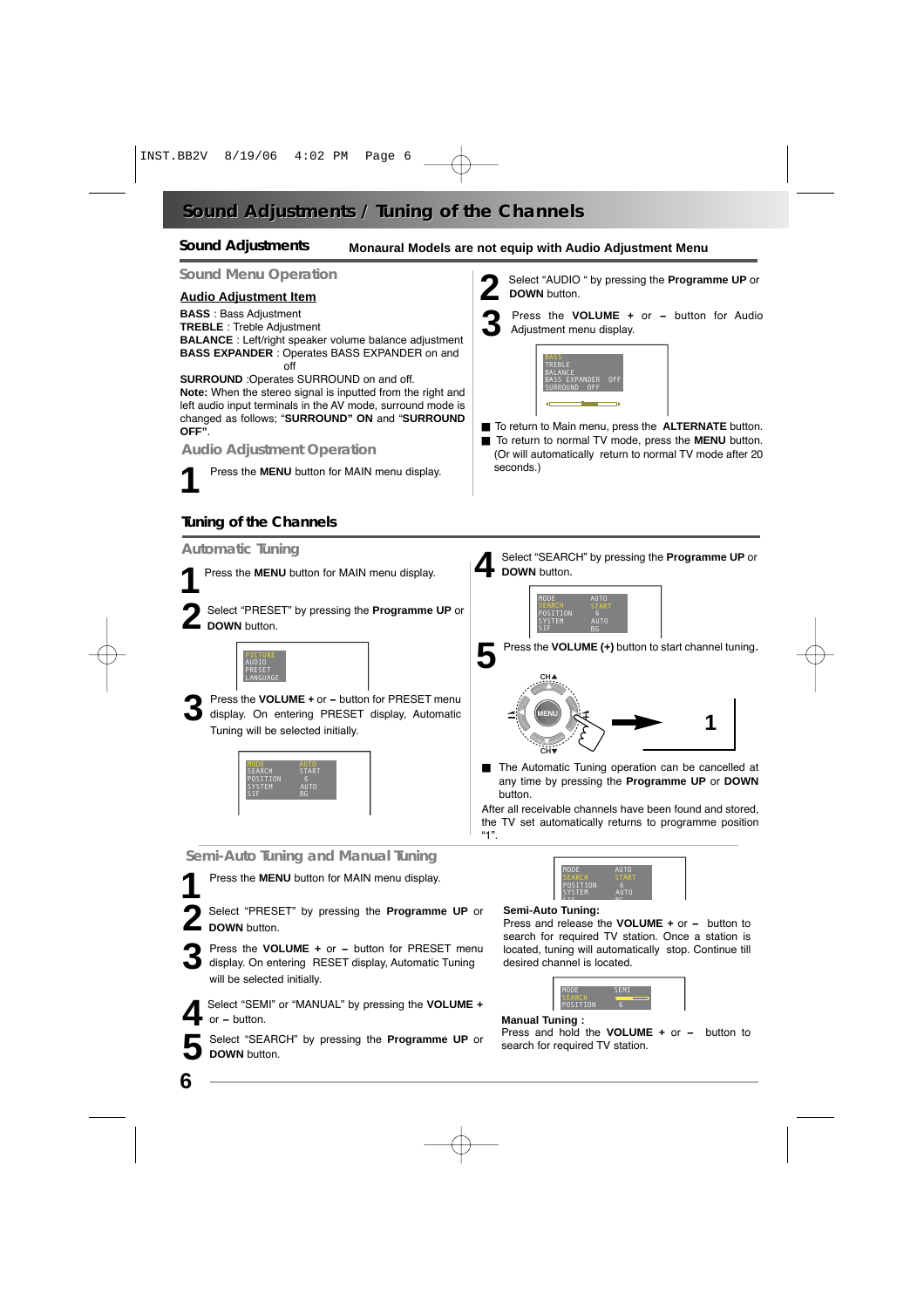## **Tuning of the Channels / Private Position uning of the Channels / Private Position**

**6** Press the **VOLUME +** or **-** button to enter the desired channel into Programme Position 6.

**7** Once desired channel is located, select "MEMORY" by pressing the **Programme UP** or **DOWN** button.

**8** Press the **MENU** button to return to normal TV display.

To pre-set other Programme Positions, repeat steps 5-8.

#### **Channels Swapping**

Use this channel swapping feature to swap the channels between two stored programme position. This feature is particularly useful after automatic tuning.

**For example, to swap the channel between programme position "6" and programme position "12".**



**2** Press the **SWAP** button.



**3** Press the **DIGIT** button, " **<sup>1</sup>** " button and then " **<sup>2</sup>** " button on the remote control to enter programme number 12. (For example, to enter programme number " 3 ", press " **3** " button only. )



**4** Press the **SWAP** button.

**The two TV channels will now have changed places.**

### **Private Position**

#### **How to Set the Private Position**

**Private position is used to restrict of programme positions that you do not want others to watch. Any position can be set as the Private position.**

**For example, to set the programme position "15" as the private position.**

**1** Select programme position "15".

**2** Press and hold the **RECALL/COLOUR SYSTEM** button for more than 2 seconds.





The **VOLUME +** button will move tuning toward the higher frequencies, and the **VOLUME -** button will move tuning toward the lower frequencies.



### **Skip Channel Set and Cancel**

When there is a position you do not use, Position 4 for example, by setting the SKIP Channel function it is possible to jump over this position, when you are selecting a channel using the **Programme UP/DOWN** or **CHANNEL SCAN** button.

**For example, to set programme position "4" as Skip channel ;**

**1** Enter to SEMI-AUTO or MANUAL tuning mode.



**2** Select "POSITION" with the **Programme UP** or **DOWN** button.

**3** Press remote control "**4**" button to select Programme

Position 4. Use the **DIGIT** button and **Programme Selector** (Number buttons) to enter Programme Number. Do not use the **VOLUME +** or **-** button to enter programme position in this settings.



**4** Select "SKIP" by pressing the **Programme UP** or **-**<br>**DOWN** button, then press the **VOLUME** + or -<br>button to set SKIP to ON To cancel Skip Channel button to set SKIP to ON. To cancel Skip Channel function, set to OFF.



**5** Select "MEMORY" by pressing the **Programme UP** or **DOWN** button, then press the **VOLUME +** or  button for memory. Select "MEMORY" by pressing the Programme UP

Any number of channels maybe set as Skip Channels.



The programme number "15" will shift to centre of the screen.

**3** Press the **MENU** button.



The picture will disappear, and "  $\theta$  15" will be display on the screen.

**7**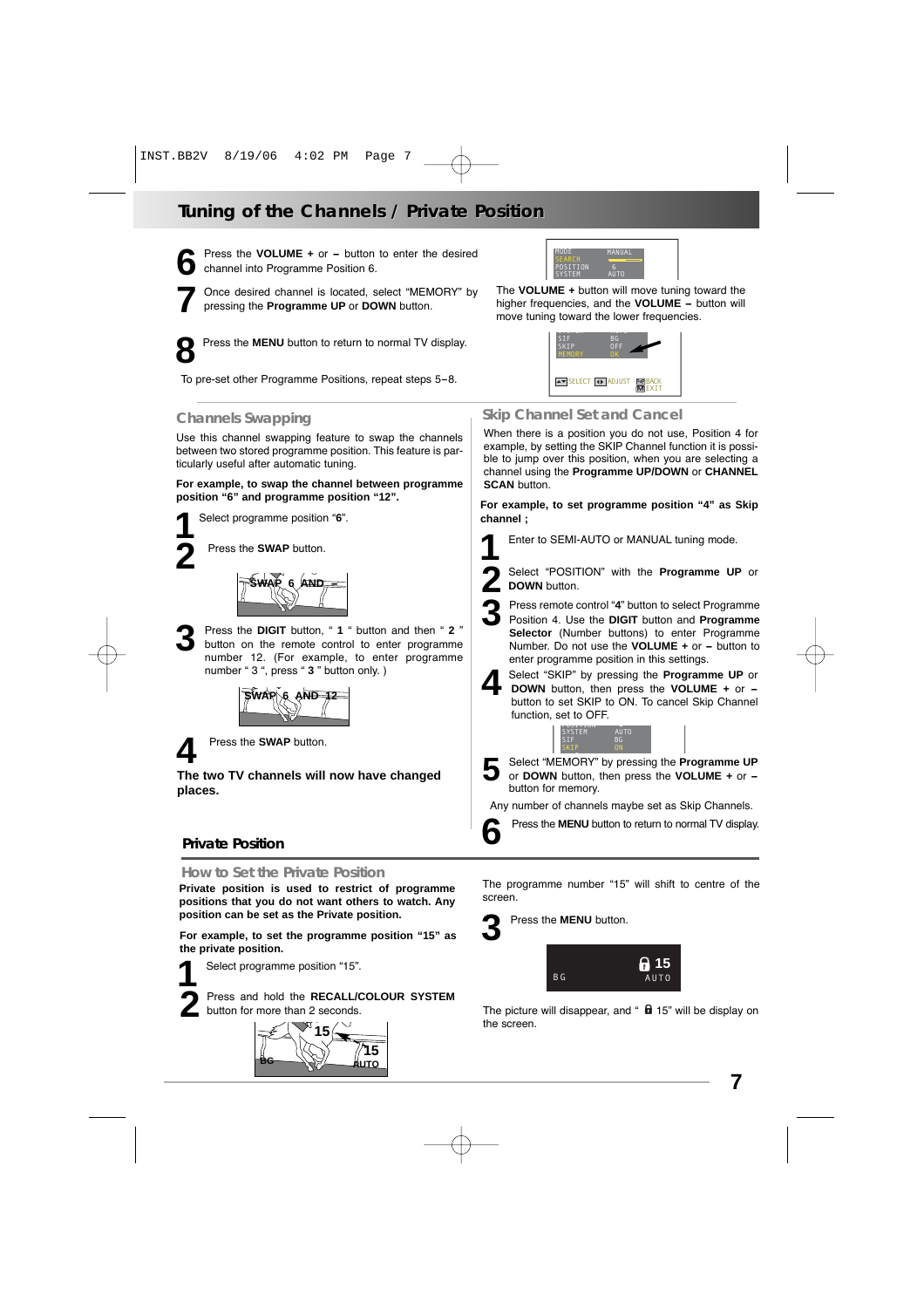### **Private Position / On Screen Display Language / Connecting other Equipment**

#### **Private Position**



### **Connecting other Equipment**

#### **Connecting to the Rear AV1 Input Jacks**

#### **Connecting to a Monophonic Video Recorder (AV1)**



**Note:** For monaural model TV there is no L/R audio input terminals. If the video player is stereo, connect the Left (L) audio output terminal from video player to audio input terminal on the monaural TV set (more details see your video player manual book).

- When a stereo video recorder is connected to the TV set, make sure the audio output terminals are correctly connected to the corresponding L (left) and R (right) audio input terminals.
- When a monophonic video recorder is connected to this product, connect the audio output terminal of the video recorder to the L(left) audio input terminal of the TV set.
- To make sure the colour system of the TV set is consistent with the signal of your video recorder, if necessary, select a matching system. The colour system set in AV mode can be stored automatically.
- When an AV program (from a video recorder or a DVD player) is played, you may return to TV mode by selecting any of the TV position.
- To watch video input picture, select AV1 position (AV position for monaural models) by pressing the **TV/AV Selector**.

When the stereo signal is inputted from the right and left audio input terminals, each time the **SURROUND** button is pressed (or selection of On-screen Menu), surround mode is changed as follows; " **SURROUND ON"** and "**SURROUND OFF"**.

**Note for monaural models:** the surround button is no function.

**Note:** The effect of surround is not obtained although the switching of surround is displayed in this monaural connection.

When the audio signal from the VCR is stereo, be sure to connect the right and left channels to the respective right and left AUDIO IN terminals. Then select "STEREO" channel of the audio channel in the TV set with the remote control  $\overline{A}$  button.

**Note for monaural models:** the Stereo/Mono button is no function.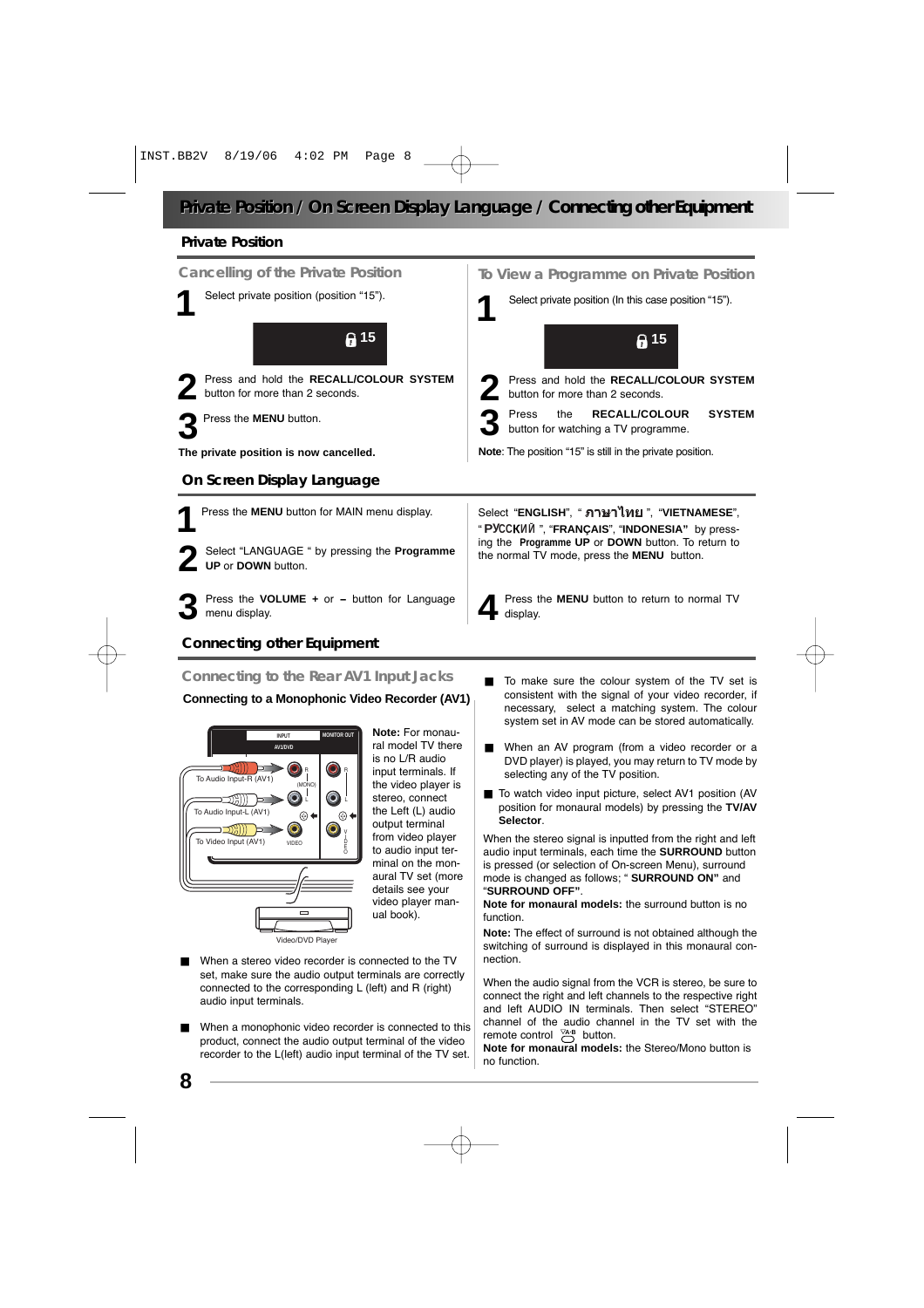**Connecting to a DVD Player with AV1 (DVD) Video Component Output Terminal (Y, Cb or Cr) (optional models)**

Connect the component output terminal on your DVD player to the component video input terminal of this product. (NOTE: When a signal of Y,Cb,Cr/Y,Pb,Pr is received, the output signal from monitor output terminal will be corresponding but without colour (black and white image).)



To watch a program in this connection status, select AV1(DVD).

In this connection status, whenever the TV/AV button is pressed, the mode will change as follows:

#### **28 AV1 AV1(DVD) AV2** (TV mode) (Optional model)

Make sure the component video terminal (Y, Cb or Cr) is connected correctly.

#### **Connecting to the Front AV2 Input Jacks**

It is convenient to use the AV input jack on the front panel for equipment that is often connected and disconnected.



■ To watch the Front video input picture, select AV2 (AV position for monaural models) position by pressing the **TV/AV Selector**.

**Note**: For Monaural models Do not connect external equipment to both rear and front AV input jacks to avoid signal mix and distorted picture.



### **Connecting to the Monitor Output Jacks**

The picture signal being displayed on the TV screen is output through the Monitor Output Jacks. Use these terminals to record TV broadcasts and for video dubbing from AV1 or AV2 input terminals.



■ To record TV programme, select TV mode by pressing the **TV/AV Selector** and record the desired programme.

TV mode **15**

■ To dub video from the AV1 terminal input, select AV1 position and (for Monaural models select AV position) by pressing the **TV/AV Selector**.



#### **Connecting to AV Device with TV Antenna Jack**

AV device can be connected to the antenna jack of the TV set.



To watch programs input from the antenna jack, operate as follows:

- (1) Start on the AV device to play the program.
- (2) Select the channel position desired, and start manua tuning.

See instruction manuals of the relevant AV devices for details of connection and adjustment.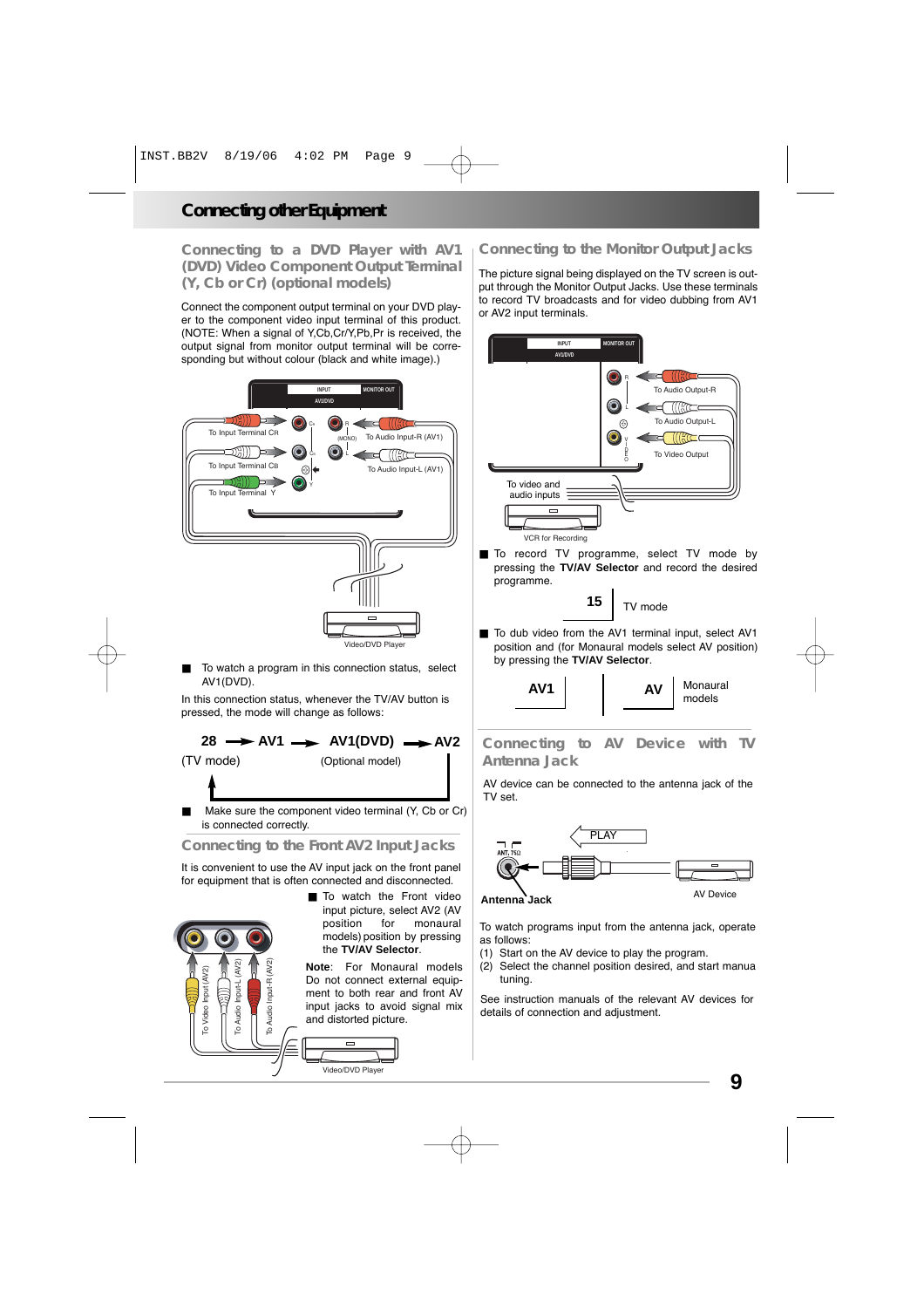### **Care and Cleaning**

The surface of the cabinet can be damaged if not properly maintained. Many common household aerosol sprays, cleaning agents, solvents and polishes will cause permanent damage to the fine surface.

#### **1. Unplug the power cord before cleaning the Television.**

**2.** Clean the screen with a soft cloth dampened with glass cleaner or warm water.

**3.** Clean the cabinet with a soft cloth dampened with a mild household detergent and warm water. Dry thoroughly.

**Note: NEVER** spray liquids on the screen because they can run down and drip onto the chassis. This may cause component failure not covered under Warranty.

#### **Specifications**

| Power Source                               | AC220-240 Volts, 50/60Hz                                      | Ext. terminals<br>DVD Video Component: Composite/Component Y.<br><b>CB, CR input (Optional Models)</b>             |  |
|--------------------------------------------|---------------------------------------------------------------|--------------------------------------------------------------------------------------------------------------------|--|
|                                            | Colour System PAL/NTSC4.43/NTSC/PAL-60Hz                      |                                                                                                                    |  |
|                                            | <b>Sound System</b> B/G, I, D/KK', M/M                        | Video inputs: Phone Jack x 2 (1.0Vp-p, impedance $75\Omega$ )<br>Audio inputs: Phone Jack x 2 (436mVrms, impedance |  |
| <b>Channel Coverage</b>                    |                                                               | more than 40KΩ)<br>Video monitor outputs: Phone Jack x 1 (1.0Vp-p,                                                 |  |
| VHF: E2-E12, A2-A13, R1-R12, J1-J12, K1-K9 |                                                               | impedance 75 Ω)                                                                                                    |  |
| 0-11, 5A (AUS), 1-11 (NZ)                  |                                                               | Audio monitor outputs: Phone Jack x 1 (436mVrms,                                                                   |  |
| UHF: 21-69, A14-A69, J13-J62,              |                                                               | impedance less than 600 $\Omega$ )                                                                                 |  |
| 28-69 (AUS)                                |                                                               |                                                                                                                    |  |
| CATV: S1-S41, X, Y, Z, Z+1, Z+2            |                                                               | <b>Dimension</b>                                                                                                   |  |
|                                            |                                                               | Model CP14SE1, CA14SE1:                                                                                            |  |
| Aerial input impedance<br>75 Ω             |                                                               | 433 (W) x 336 (H) x 353 (D)mm                                                                                      |  |
|                                            |                                                               | Model CP21SE1, CA21SE1:                                                                                            |  |
|                                            | Audio output (RMS) : $5 W + 5 W$ (All Models)                 | 580 (W) x 460 (H) x 457 (D)mm                                                                                      |  |
|                                            | <b>Speakers</b> : $5 \times 9$ cm $\times 2$ pcs (All Models) | Weight                                                                                                             |  |
|                                            |                                                               | Model CP14SE1, CA14SE1: approx. 8.7 Kg                                                                             |  |
|                                            |                                                               | Model CP21SE1, CA21SE1: approx. 18.7 Kg                                                                            |  |
|                                            |                                                               | Specifications subiect to change without notice.                                                                   |  |

#### **Helpful Hints**

#### ■ **NO PICTURE, NO SOUND**

- Check if TV is plugged in.
- Try a different channel, if OK, probably station trouble.

#### ■ **POOR PICTURE, SOUND OK**

- Adjust BRIGHTNESS control.
- Adiust FINE TUNING control.
- Check aerial connections

#### ■ **NO COLOUR, PICTURE OK**

- Adjust COLOUR control.
- Adjust FINE TUNING control.
- Is the programme in colour ?

#### ■ **WEAK PICTURE**

- Check aerial connections on back of set.
- Check aerial for broken wires
- Re-orient aerial.

■ **The following faults are not caused by the receiver:**

#### **"GHOSTS"**

Reflections of signals from mountains or high buildings will cause multiple images, called "Ghosts". These abnormal conditions can be reduced to minimum by repositioning aerial or by installing a new one suited for your area.

#### **"INTERFERENCE"**

Interference may be caused by electrical appliances, car ignition systems, etc. This should normally be a temporary condition, but should this interference persist, contact your dealer.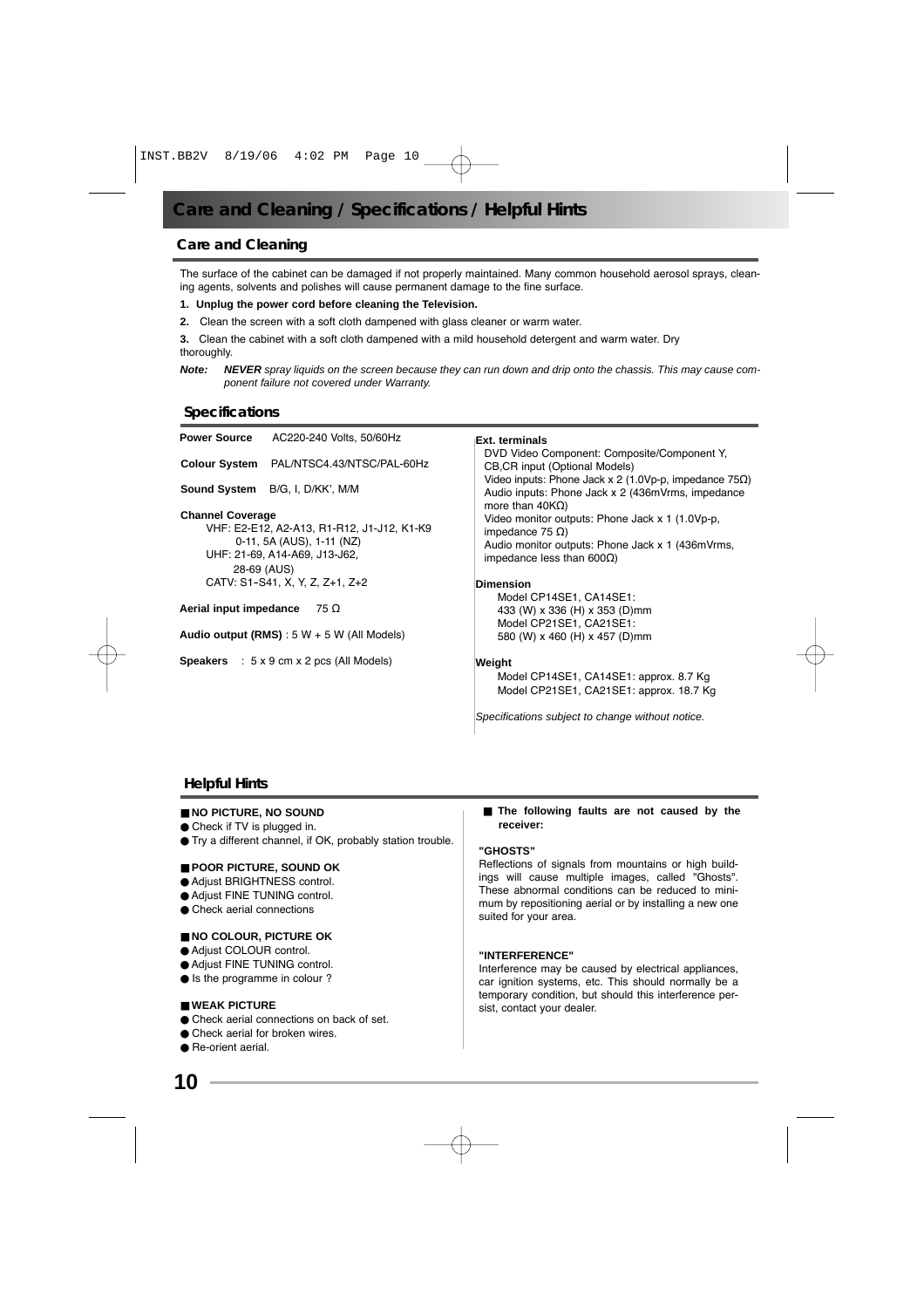**Memo**